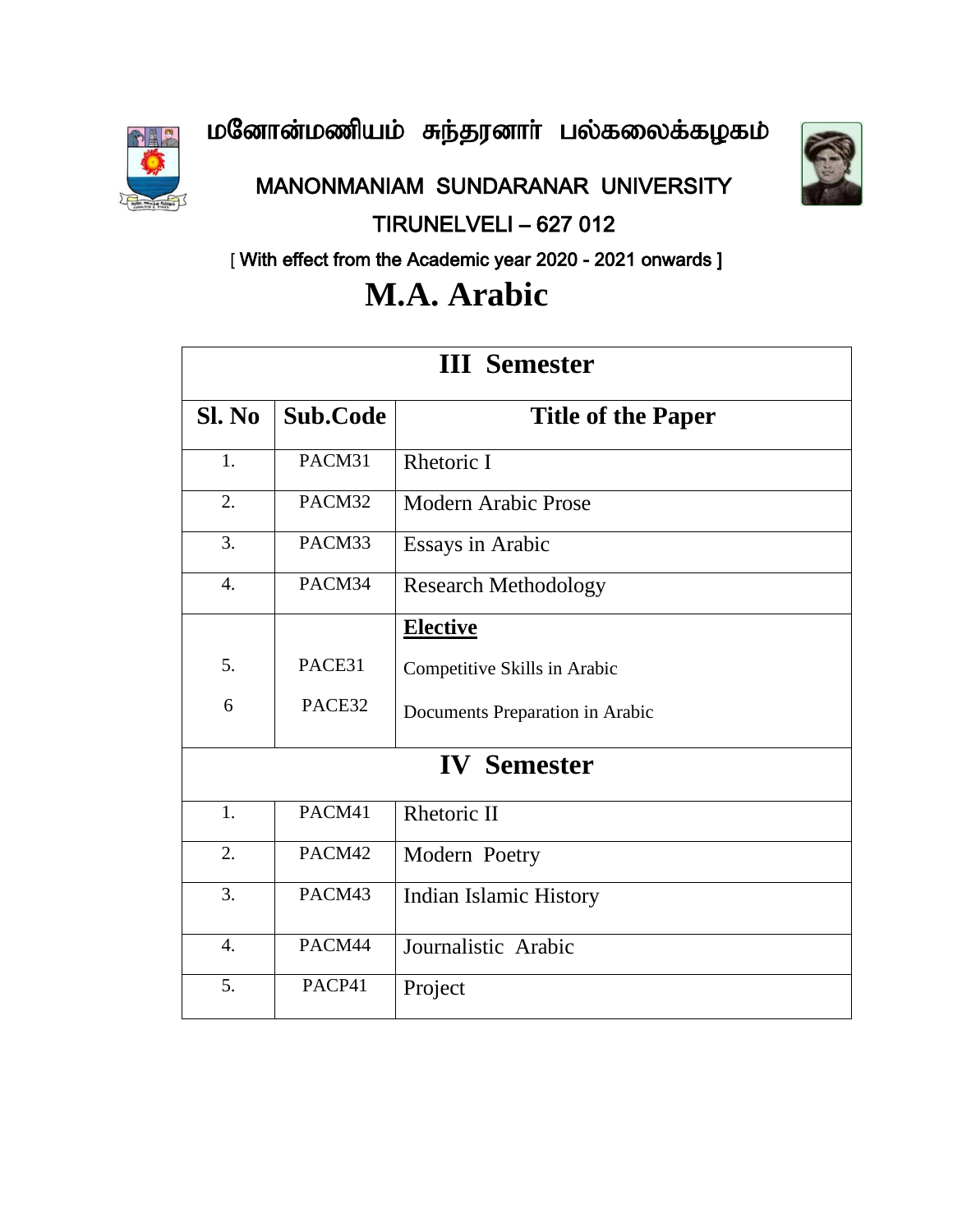# **M.A. Public Administration**

| <b>III Semester</b> |        |                                                  |
|---------------------|--------|--------------------------------------------------|
| 1.                  | PPAM31 | <b>Business Administration in India</b>          |
| 2.                  | PPAM32 | Consumer Rights in India                         |
| 3.                  | PPAM33 | <b>Public Sector Administration</b>              |
| 4.                  | PPAM34 | <b>Research Methodology</b>                      |
|                     |        | <b>ELECTIVE</b>                                  |
| 5.                  | PPAE31 | Civil Services and Recruitment Agencies in India |
| 6                   | PPAE32 | Citizen and Administration                       |
| <b>IV Semester</b>  |        |                                                  |
| 1.                  | PPAM41 | <b>Organisational Behaviour</b>                  |
| 2.                  | PPAM42 | <b>NGO Management</b>                            |
| 3.                  | PPAM43 | Democracy and Development in India               |
| $\overline{4}$ .    | PPAM44 | Dynamics of Indian Administration                |
| 5.                  | PPAP41 | Project and Viva - Voce Examinations             |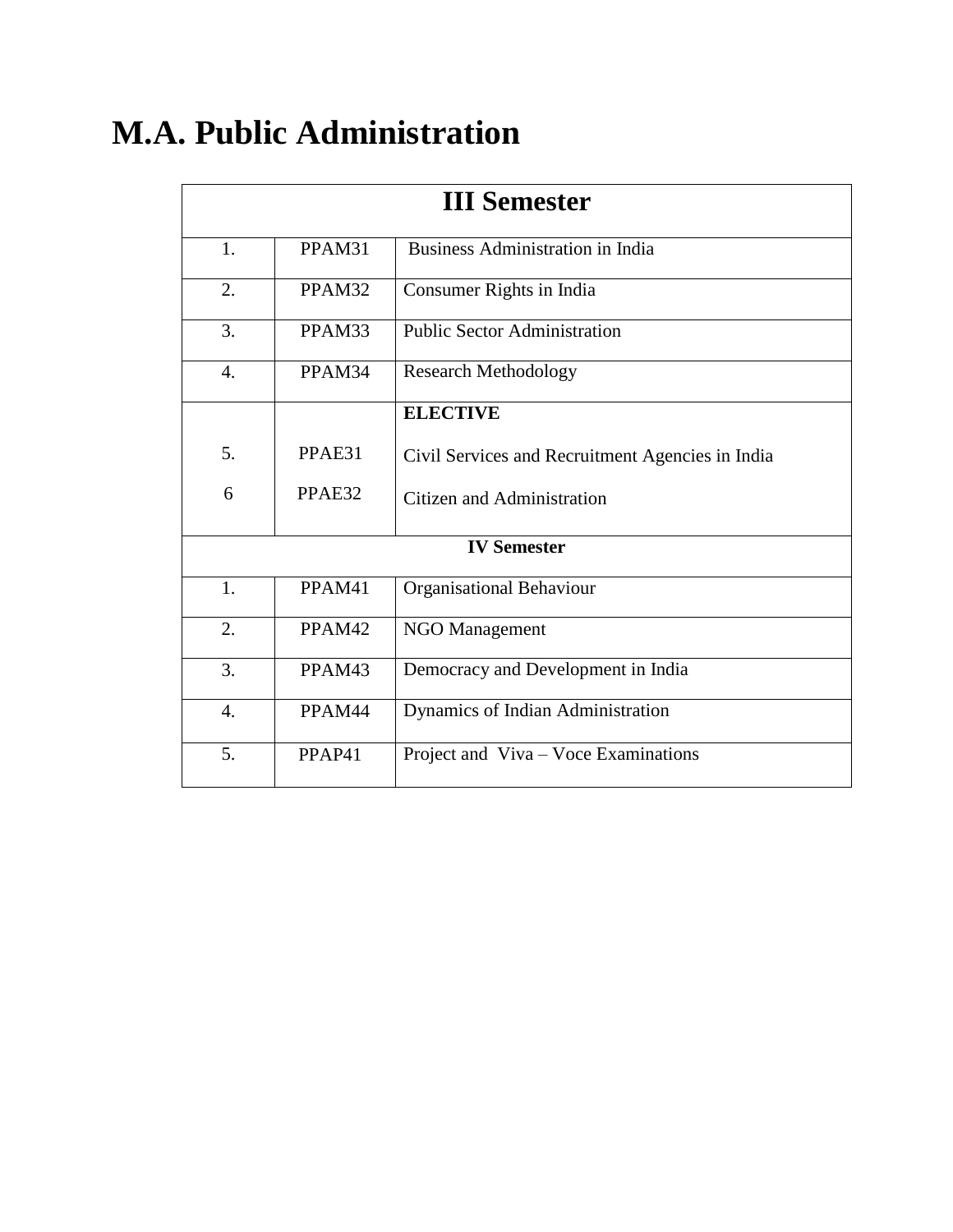### M.Sc. Visual Communication

| <b>III</b> Semester |                    |                                           |  |
|---------------------|--------------------|-------------------------------------------|--|
| Sl. No              | Sub.Code           | <b>Title of the Paper</b>                 |  |
| 1.                  | PVNM31             | INFORMATION AND COMMUNICATION             |  |
|                     |                    | TECHNOLOGY                                |  |
| 2.                  | PVNM32             | <b>WORLD CINEMA</b>                       |  |
| 3.                  | PVNM33             | COMMERCIAL BROADCASTING                   |  |
| 4.                  | PVNM34             | CONTEMPORARY MEDIA TRENDS                 |  |
| 5                   | PVNM35             | COMPUTER GRAPHICS MEDIA DESIGN            |  |
| 6                   | PVNL31             | RADIO JOCKEY AND VIDEO JOCKEY             |  |
| 7                   | PVNL32             | SOUND DESIGNING                           |  |
|                     | <b>IV Semester</b> |                                           |  |
| 1.                  | PVNM41             | <b>INTEGRATED MARKETING COMMUNICATION</b> |  |
| 2.                  | PVNM42             | INTERNATIONAL COMMUNICATION               |  |
| 3.                  | PVNM43             | DIGITALFILM PRODUCTION TECHNIQUES         |  |
| 4.                  | PVNM44             | <b>CULTURE &amp; ENTERTAINMENT MEDIA</b>  |  |
| 5                   | PVNL41             | <b>SHORT FILM MAKING</b>                  |  |
| 6                   | PVNP41             | PROJECT WORK, VIVA & INTERNSHIP           |  |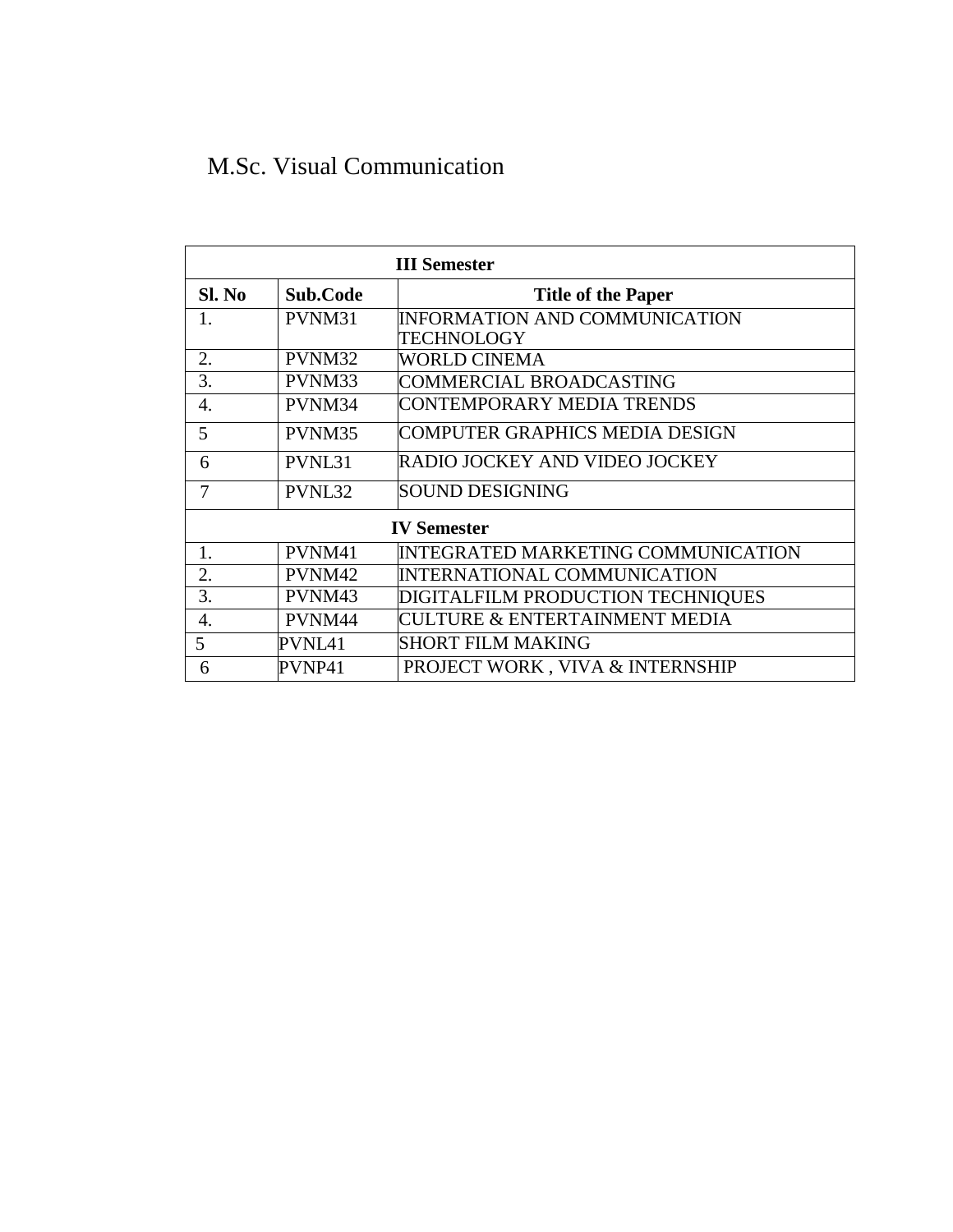| Ш<br><b>Semester</b> |          |                                  |  |
|----------------------|----------|----------------------------------|--|
| Sl. No               | Sub.Code | <b>Title of the Paper</b>        |  |
| 1.                   | PNUM31   | <b>Clinical Dietetics I</b>      |  |
| 2.                   | PNUM32   | Food Processing And Preservation |  |
| 3.                   | PNUM33   | Human Factors and Ergonomics     |  |
| $\overline{4}$       | PNUE31   | Food Packaging                   |  |
| 5                    | PNUL31   | <b>Clinical Dietetics I</b>      |  |
| 6                    | PNUL32   | Food Processing and Preservation |  |
|                      |          | <b>IV</b> Semester               |  |
| 1.                   | PNUM41   | <b>Clinical Dietetics II</b>     |  |
| 2.                   | PNUM42   | <b>Food Quality Control</b>      |  |
| 3.                   | PNUM43   | <b>Nutrition For Fitness</b>     |  |
| $\overline{4}$       | PNUL41   | <b>Clinical Dietetics II</b>     |  |
| 5                    | PNUT41   | <b>Field Work</b>                |  |
| 6                    | PNUI41   | <b>Internship Training</b>       |  |
| 7                    | PNUP41   | Project                          |  |

#### **M.Sc. Nutrition & Dietetics**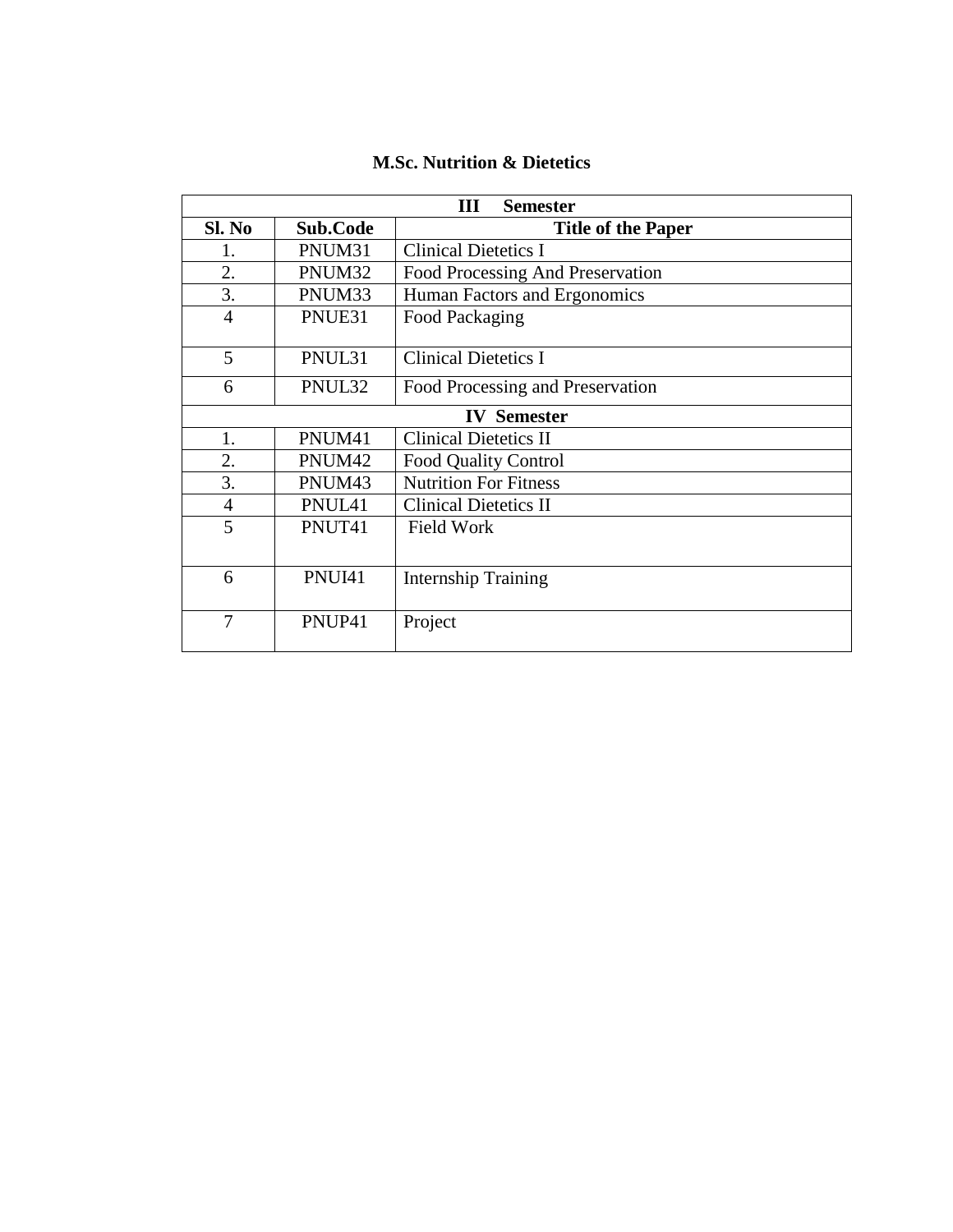| <b>III Semester</b> |                |                                                       |
|---------------------|----------------|-------------------------------------------------------|
| Sl. No              | Sub.Code       | <b>Title of the Paper</b>                             |
| 1.                  | PEVM31         | Pollution: Assessment, Instrumentation and Control    |
|                     |                | Technologies                                          |
| 2.                  | PEVM32         | <b>Environmental Biotechnology</b>                    |
| 3.                  | PEVM33         | <b>Environmental Management and Impact Assessment</b> |
| 4.                  | PEVM34         | <b>Research Methodology</b>                           |
| 5                   | PEVL31         | Practical-Pollution: Assessment, Instrumentation and  |
|                     |                | Control Technologies                                  |
| 6                   | PEVL32         | Practical-Environmental Biotechnology                 |
|                     |                | <b>IV Semester</b>                                    |
| 1.                  | PEVM41         | <b>Natural Disaster Management</b>                    |
| 2.                  | PEVM42         | Forest and Wildlife Ecology                           |
| 3.                  | PEVM43         | Remote Sensing and Geographical Information           |
| 4.                  | <b>PEVT41/</b> | Field Work /                                          |
|                     | PEVT42         | <b>Study Tour</b>                                     |
|                     |                |                                                       |
| 5                   | PEVL41         | Practical- Natural Disaster Management and<br>Forest  |
|                     |                | and Wildlife Ecology                                  |
| 6                   | PEVL42         | Practical-Remote Sensing and Geographical Information |
| 7                   | PEVP41         | Project                                               |

#### **M.Sc. Environmental Science**